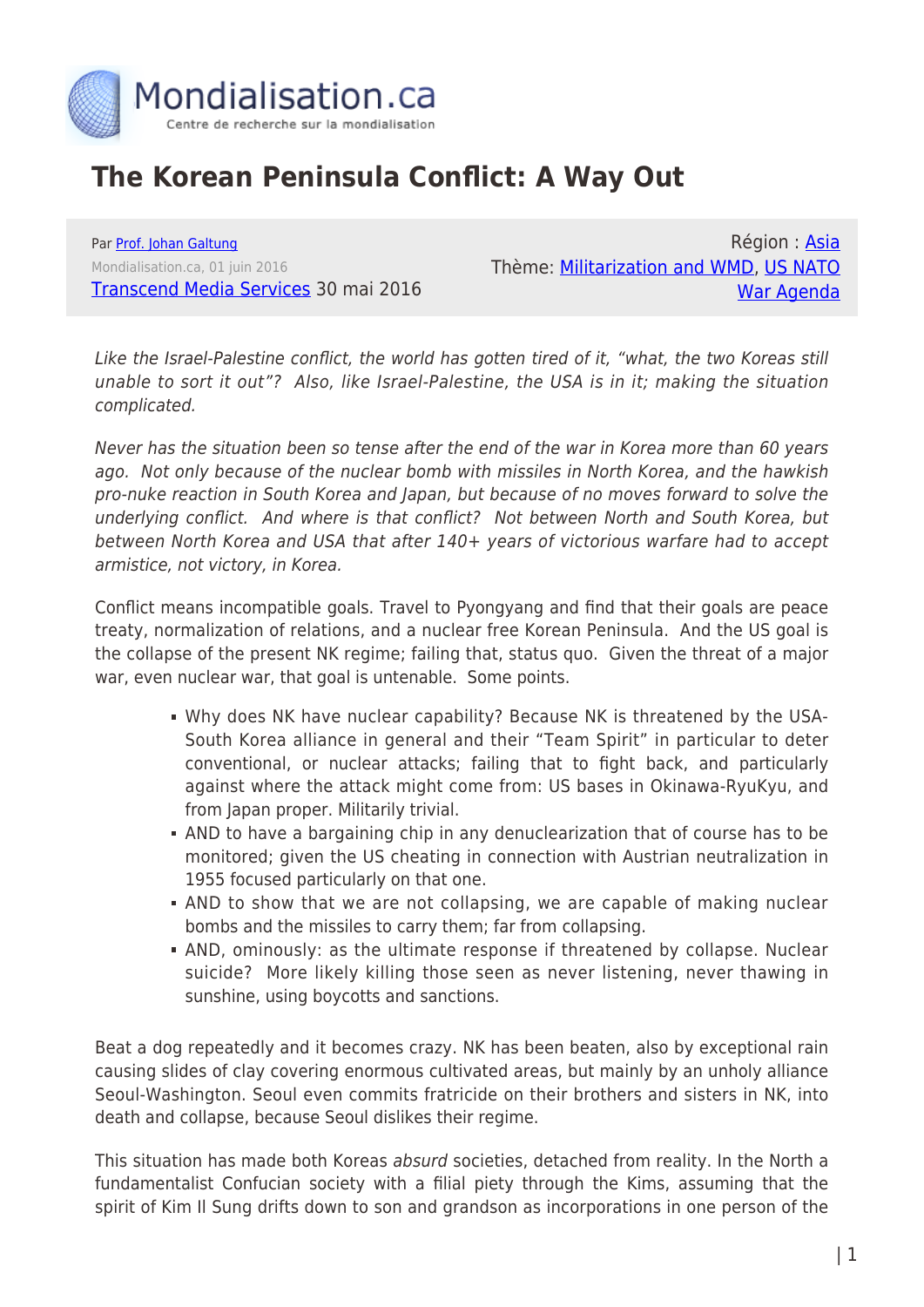national will; in the South through the Parks, at present running a society that is a carbon copy of Japan down to the smallest details on the basis of hysterical anti-Japanism, run by US micro-management.

They will both change. Absurdities are unsustainable.

SK is also a Christian, Methodist-Catholic, country. But one senses no Love Thy Neighbor and Love Thy Enemy, only much of Seoul sitting in "judgment over living and dead". Jointly with USA.

Sanctions are multi-state terrorism, like terrorism and state terrorism hitting the weak, defenseless, and like them backfiring. Idea: "get rid of your leaders and terrorism will stop". Reality: the victims turn against the killers, not the leaders. One more absurdity.

There is a way out. Build on the North Korean goals, hold NK to their words. Their regime will, like all regimes, change; even the USA is now heading for basic change. Design a peace treaty, like with South Korea, normalize diplomatic relations North-South and North-USA; and design a regime for a nuclear free peninsula, destroying or removing weapons monitored by solid UN inspection, also claims of no weapons.

The two instruments for normalization and denuclearization are then exchanged by depositing them in an escrow with a third party–the UN General Assembly, not UNSC, too similar to the Six Parties Talks.

Then: implementation; preferably quick; de Gaulle style.

But that is only the beginning, only remedies for a pathological and very dangerous situation. Then comes the peace-building, based on cooperation for mutual and equal benefit, equity (not some SK chaebol- $\Box$  getting cheap labor in NK), and on harmony based on deep empathy with each other, sharing joys and sorrows; not the opposite, like enjoying suffering and imminent collapse because "sanctions are having a bite".

Of 40 such proposals here are two.

There is the contested maritime zone between the two different maritime border: use it for *joint fishing andjoint fish breeding*. Share the income 40-40-20; 20 for the ecology and administration.

There is no flight Seoul-Pyongyang: start it both ways. Use it also for the construction workers and personnel for two embassies.

Admittedly, it is unlikely that USA will come to its senses and initiate all of this although not impossible-the absurdity built into the US boycott of Cuba is being remedied after 58 years. For Korea under a Trump or Sanders presidency, but not belligerent Clinton.

South Korea has to do it, by becoming an independent, autonomous country, not micromanaged, on at least this issue. There is a longer term mechanism: absurdities have limited life expectancy as witnessed by the decline and fall of empires to the UK, Soviet and US empires.

And there is a short term possibility: presidential power in SK accrues to the two term UN Secretary General Ban Ki Moon, if elected as a candidate for the governing Saenuri party.